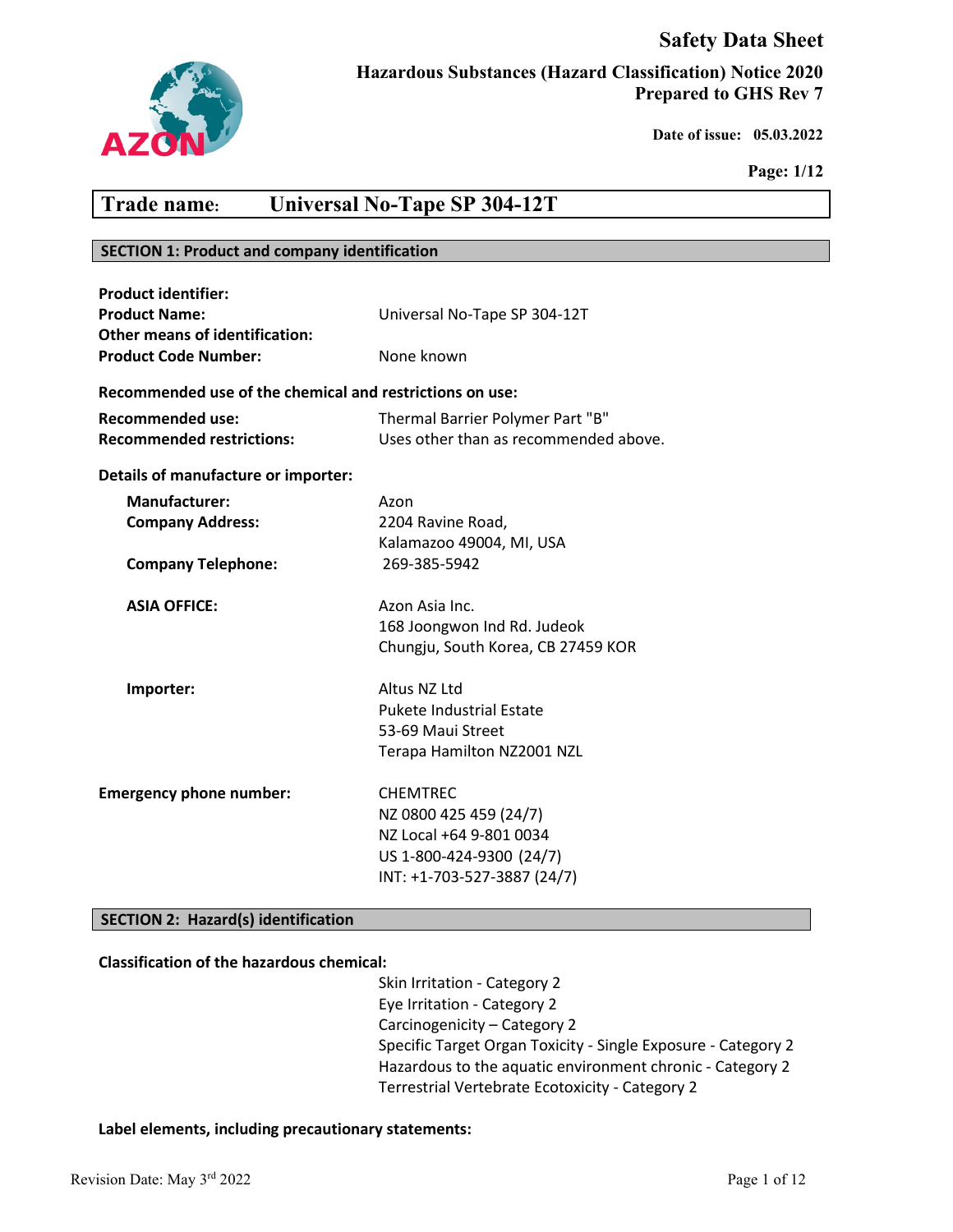**GHS Signal word: DANGER.**

**GHS Hazard statement(s):** H315 - Causes skin irritation

- 
- H319 Causes serious eye irritation
- H351 Suspected of causing cancer
- H371 May cause damage to organs (Oral, Kidneys)
- H411 Toxic to aquatic life with long lasting effects
- H432 Toxic to terrestrial vertebrates**.**

**GHS Hazard symbol(s):**



### **GHS Precautionary statement(s):**

- P201 Obtain special instructions before use.
- P202 Do not handle until all safety precautions have been read and understood.
- P260 Do not breathe dust/fume/gas/mist/ vapours/spray
- P264 Wash thoroughly after handling
- P270 Do not eat, drink or smoke when using this product.
- P273 Avoid release to the environment
- P280 Wear protective gloves / protective clothing / eye protection / face protection.

#### **Response:**

- P302+P352 IF ON SKIN: Wash with plenty of water
- P305+P351+P338 IF IN EYES: Rinse cautiously with water for several minutes. Remove contact lenses, if present and easy to do. Continue rinsing.
- P308 + P313 IF exposed or concerned: IF exposed or concerned: Call a POISON CENTER/ doctor.
- P321 Specific treatment (see sections 4 to 8 on this SDS and any further information on the label).
- P332+P313 If skin irritation occurs: Get medical advice/attention.
- P337+P313 If eye irritation persists: Get medical advice/attention
- P362+P364 Take off contaminated clothing and wash it before reuse.
- P391 Collect spillage.

#### **Storage:**

• P405 - Store locked up.

# **Disposal:**

• P501 - Dispose of contents/container to an approved disposal site in accordance with local/regional/national/international regulations.

# **Other hazards which do not result in classification:**

None known.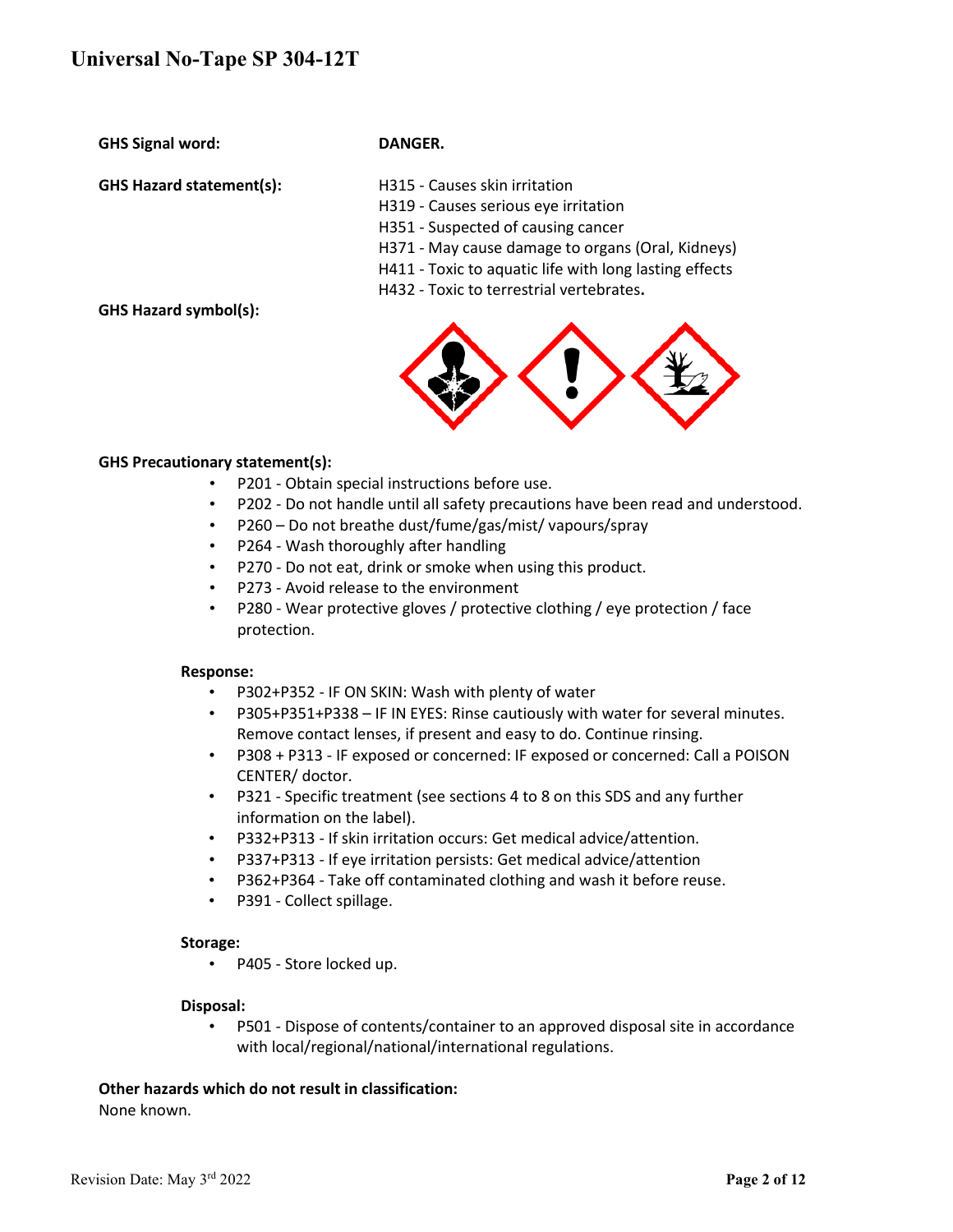# **SECTION 3: Composition and information on ingredients**

#### **Mixture:**

| <b>Chemical name</b>                                                | CAS#           | Concentration<br>(weight %) |
|---------------------------------------------------------------------|----------------|-----------------------------|
| Glycerol, propoxylated                                              | 25791-96-2     | $10 - 20%$                  |
| Diethylene Glycol-phthalic Anhydride Polymer                        | 32472-85-8     | $10 - 20%$                  |
| Diethylene glycol                                                   | 111-46-6       | $10 - 20%$                  |
| Dipropylene Glycol                                                  | 25265-71-8     | $5 - 10%$                   |
| Diethyl toluene diamine                                             | 68479-98-1     | $5 - 10%$                   |
| <b>Ethylene Glycol</b>                                              | $107 - 21 - 1$ | $1 - 5%$                    |
| Carbon Black                                                        | 1333-86-4      | $1 - 5%$                    |
| N-[2-(Dimethylamino) ethyl]-N,N",N"-<br>trimethyl-1,2-ethanediamine | 3030-47-5      | $1 - 5%$                    |

The balance of the ingredients is not classified as hazardous or are below the concentration limit to be classified as hazardous, under the criteria of Hazardous Substances (Hazard Classification) Notice 2020.

The specific chemical identity and/or exact percentage (concentration) of composition has been withheld as a trade secret due to the proprietary nature of some of the components.

#### **SECTION 4: First-aid measures**

#### **Description of necessary first aid measures:**

**Inhalation:** Remove to fresh air. Perform artificial respiration if breathing has stopped. When breathing is difficult, properly trained personnel may administer oxygen. Keep affected person warm and at rest. Obtain medical attention

**Skin contact:** Wash with plenty of water. Remove contaminated clothing. If skin irritation occurs, get medical attention. Launder contaminated clothing before reuse.

**Eye contact:** In case of eye contact, remove contact lenses and rinse immediately with plenty of water, including under the eyelids, for at least 15 mins. Get medical attention.

**Ingestion:** Do not induce vomiting. Never give anything by mouth to an unconscious person. Obtain medical attention immediately.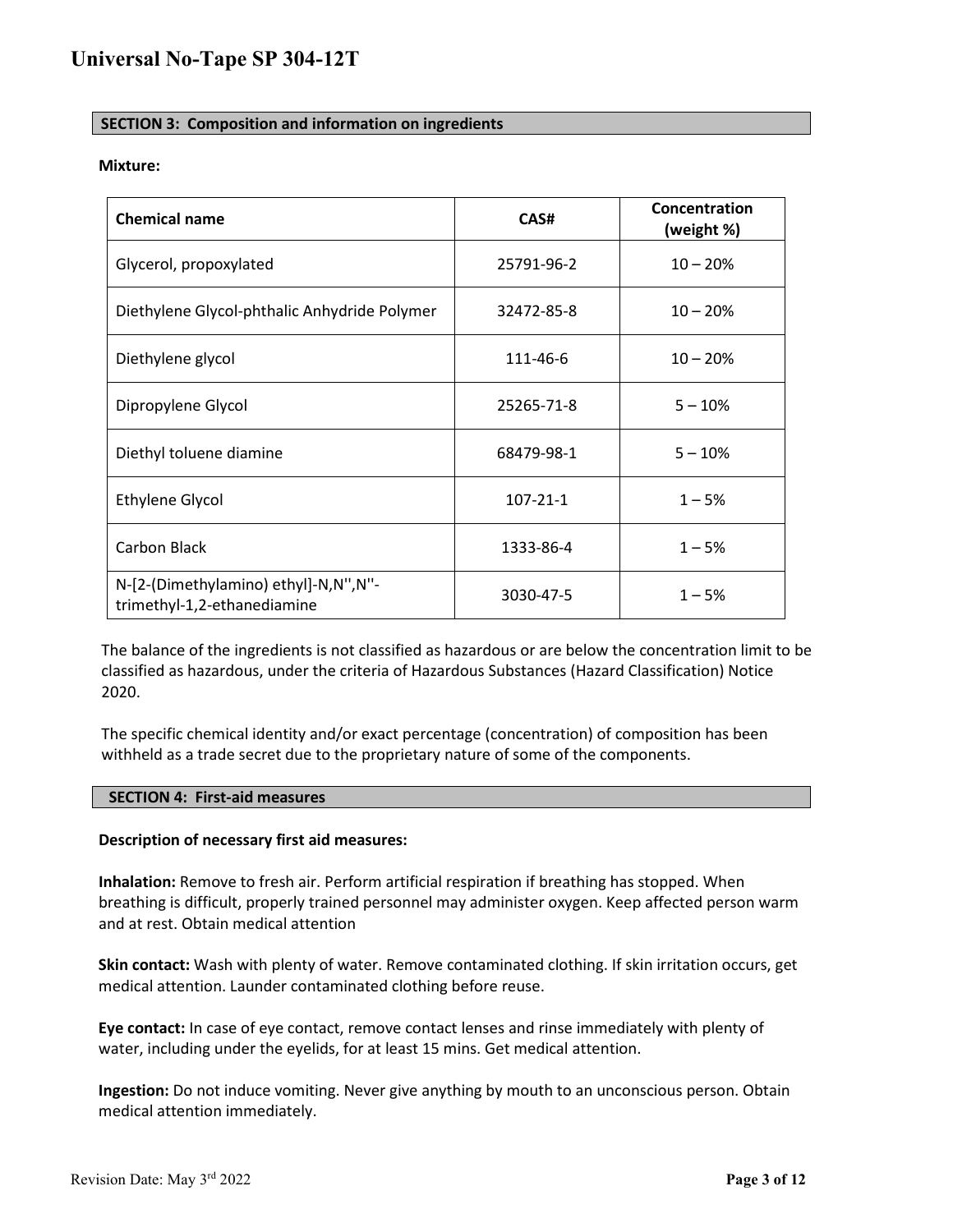**Symptoms caused by exposure:** Causes skin irritation. Causes serious eye irritation. Suspected of causing cancer. May cause damage to the kidneys when swallowed.

**Medical attention and special treatment:** If any symptoms are observed, contact a physician and give them this SDS sheet.

#### **SECTION 5: Fire-fighting measures**

**Suitable extinguishing equipment:** Not combustible. Use water spray, alcohol-resistant foam, dry chemical or carbon dioxide as suitable for surrounding materials.

**Unsuitable extinguishing media:** Do not use direct streams of water.

#### **Specific hazards arising from the chemical:**

Not expected to be flammable.

Hazardous combustion products include CO (Carbon Monoxide), CO2 (Carbon Dioxide), toxic and irritating gases.

#### **Special protective equipment and precautions for fire fighters:**

Avoid breathing irritating and potentially toxic fumes. Fire-fighters should wear self-contained breathing apparatus and protective clothing. Fight fire from a protected location. In addition, wear other appropriate protective equipment as conditions warrant (see Section 8). Equipment should be decontaminated after use.

#### **HAZCHEM Code:**

Not applicable. Not hazardous for transport.

#### **SECTION 6: Spillage, accidental release measures**

#### **Personal precautions, protective equipment and emergency procedures:**

Protect people. Isolate area to prevent exposure to chemicals. Avoid breathing vapours, mist or gas. Ensure adequate ventilation. Avoid contact with skin and eyes. Stop leak if it can be done safely. Wash exposed body areas thoroughly after handling. Wear appropriate protective equipment, such as gloves, goggles and protective clothing, as conditions warrant (see Section 8). See Sections 2 and 7 for additional information on hazards and precautionary measures.

#### **Environmental precautions:**

Prevent further leakage or spillage if safe to do so. Do not let product enter drains.

#### **Methods and materials for containment and cleaning up:**

Pick up and arrange disposal without creating dust. Sweep up and shovel. Keep in suitable, closed containers for disposal.

#### **SECTION 7: Handling and storage**

**Precautions for safe handling:** Avoid breathing vapours, mist, dust or gas. Ensure adequate ventilation. Evacuate personnel to safe areas. Keep out of the reach of children. Keep away from food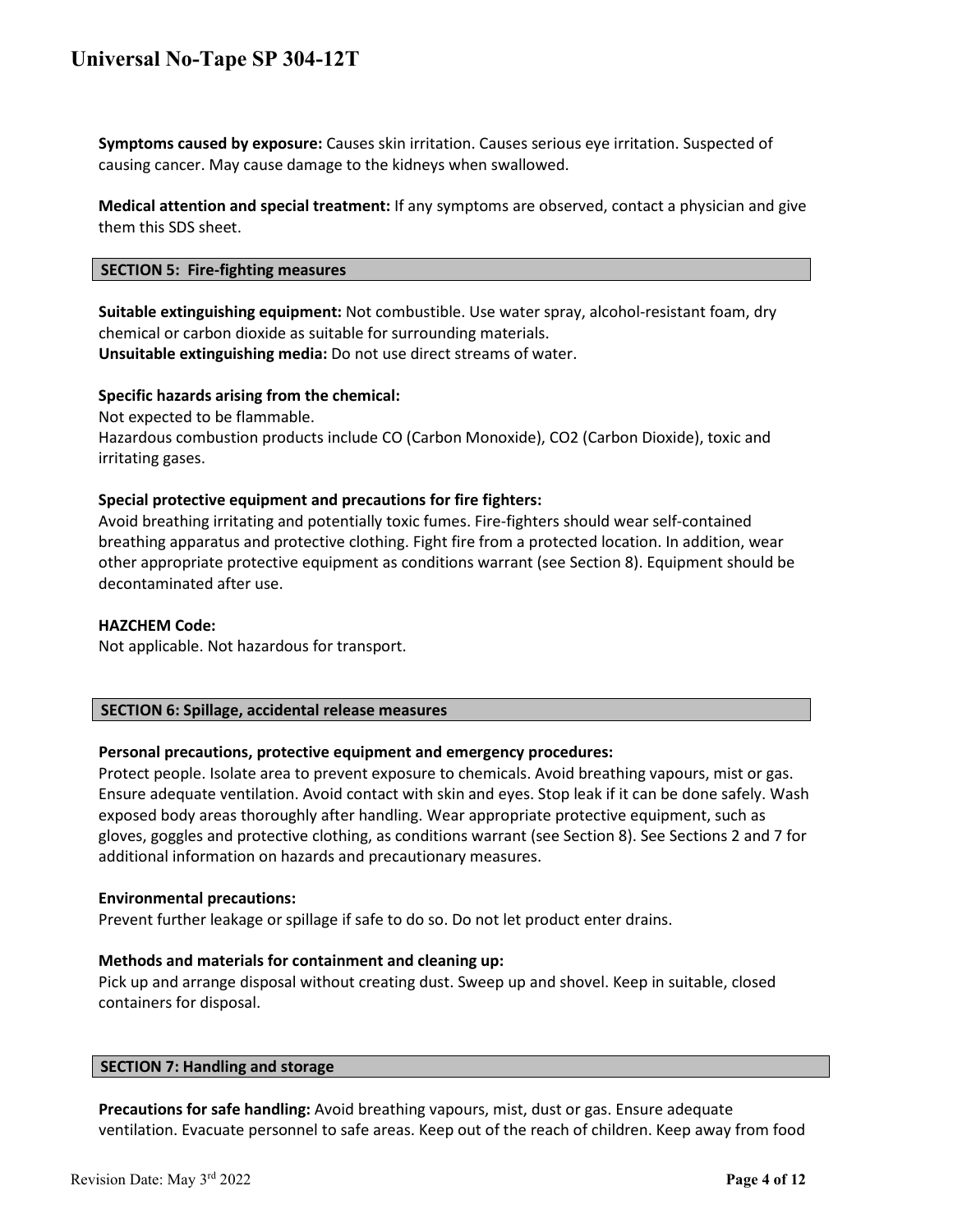and drinks. Wear appropriate protective equipment, such as gloves, goggles and protective clothing, as conditions warrant (see Section 8). See Sections 2 and 7 for additional information on hazards and precautionary measures.

**Conditions for safe storage, including any incompatibles:** Keep product in a dry, cool place. Keep away from incompatible materials (see Section 10) and food / feedstuffs. Protect container(s) against physical damage, heat and moisture. Do not allow material to contaminate ground water system. Prevent product from entering drains.

#### **SECTION 8: Exposure controls and personal protection**

| <b>Substance</b>                                                        | <b>New Zealand - Workplace Exposure Limits</b>                                |                      |
|-------------------------------------------------------------------------|-------------------------------------------------------------------------------|----------------------|
|                                                                         | TWA (8 hour)                                                                  | <b>STEL (15 min)</b> |
| Glycerol, propoxylated                                                  | None known                                                                    | None known           |
| Diethylene Glycol-phthalic<br>Anhydride Polymer                         | None known                                                                    | None known           |
| Diethylene glycol                                                       | 23 ppm TWA<br>101 mg/m3 TWA                                                   | None known           |
| Dipropylene Glycol                                                      | None known                                                                    | None known           |
| Diethyl toluene diamine                                                 | None known                                                                    | None known           |
| <b>Ethylene Glycol</b>                                                  | 50 ppm Ceiling (mist and<br>vapour)<br>127 mg/m3 Ceiling (mist and<br>vapour) | None known           |
| Carbon Black                                                            | 3 mg/m3 TWA                                                                   | None known           |
| N-[2-(Dimethylamino) ethyl]-<br>N,N",N"-trimethyl-1,2-<br>ethanediamine | None known                                                                    | None known           |

**Control parameters – exposure standards, biological monitoring**

**Appropriate engineering controls:** Provide general or local exhaust ventilation systems to maintain airborne concentrations below the exposure limits. Local exhaust ventilation is preferred because it prevents contaminant dispersion into the work area by controlling it at its source.

#### **Personal protective equipment (PPE):**

**Eye and face protection:** Wear safety glasses with side shields. Use equipment for eye protection tested and approved under appropriate government standards such as EN 166.

**Skin protection:** Handle with chemical resistant gloves such as nitrile rubber. Gloves must be inspected prior to use. Use proper glove removal technique (without touching glove's outer surface) to avoid skin contact with this product. Dispose of contaminated gloves after use in accordance with applicable laws and good laboratory practices. Wash and dry hands.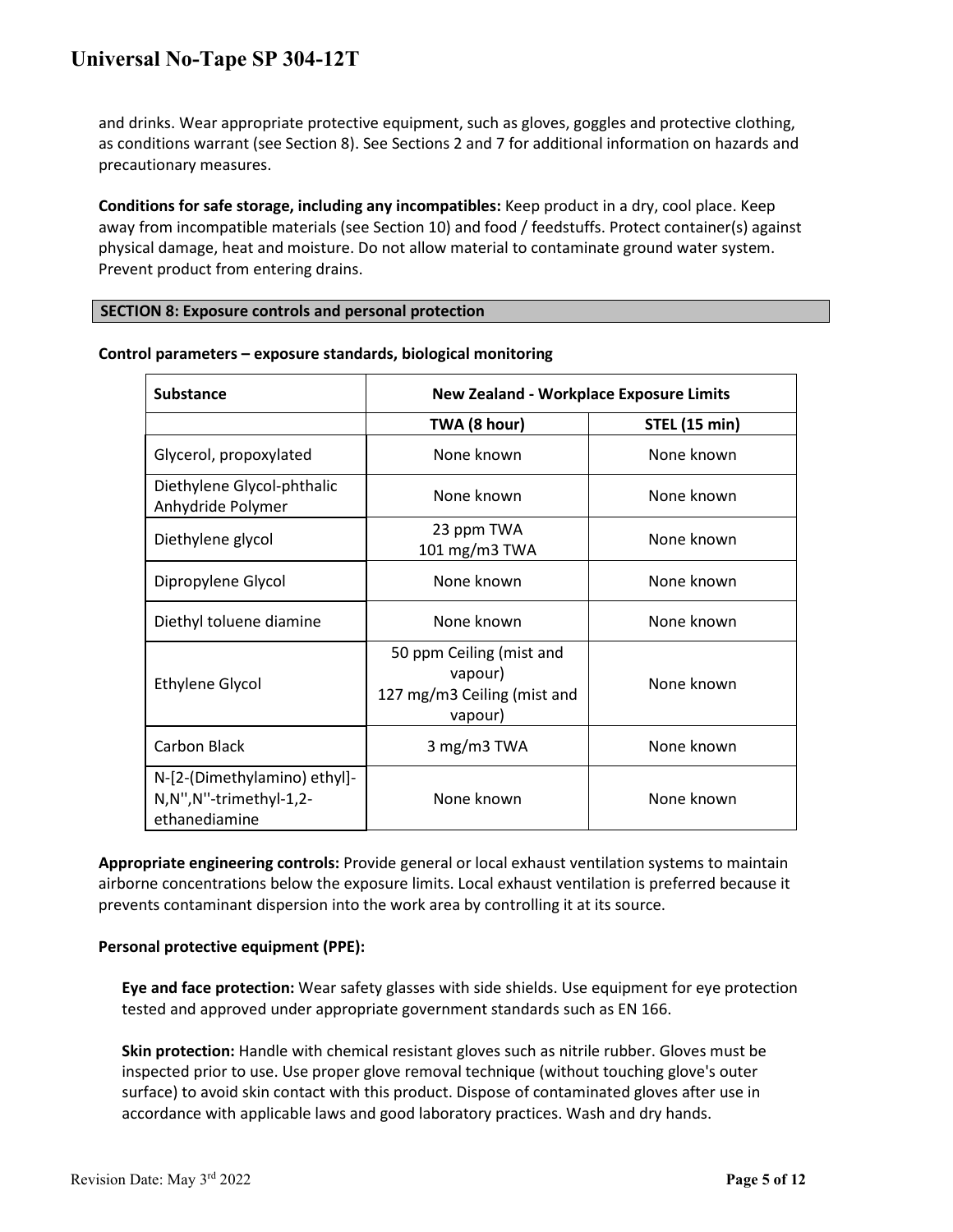Wear impervious clothing. The type of protective equipment must be selected according to the concentration and amount of the dangerous substance at the specific workplace.

**Respiratory protection:** Where risk assessment shows air-purifying respirators are appropriate use a full-face particle respirator type P3 (EN 143) respirator cartridges as a backup to engineering controls. If the respirator is the sole means of protection, use a full-face supplied air respirator. Use respirators and components tested and approved under appropriate government standards such as CEN (EU).

**Thermal hazards:** None known.

**SECTION 9: Physical and chemical properties**

| Appearance:                                  | Clear                          |
|----------------------------------------------|--------------------------------|
| <b>Physical state:</b>                       | Liquid                         |
| Colour:                                      | Purple to Black                |
| Odour:                                       | Slight                         |
| <b>Odour threshold:</b>                      | Not available                  |
| pH:                                          | Not available                  |
| <b>Melting point/freezing point:</b>         | Not available                  |
| <b>Boiling point and boiling range:</b>      | Not available                  |
| Flash point:                                 | >93.33°C (>200°F) (closed cup) |
| <b>Evaporation rate:</b>                     | Not available                  |
| Flammability:                                | Not applicable                 |
| Upper/lower flammability or explosive limits |                                |
| Flammability limit - lower %):               | Not available                  |
| Flammability limit - upper (%):              | Not available                  |
| Explosive limit - lower (%):                 | Not available                  |
| Explosive limit - upper (%):                 | Not available                  |
| Vapour pressure:                             | Not available                  |
| Vapour density:                              | Not available                  |
| <b>Relative density:</b>                     | 1.072 to 1.082                 |
| Solubility:                                  | Not available                  |
| Partition coefficient: n-octanol/water:      | Not available                  |
| <b>Auto-ignition temperature:</b>            | Not available                  |
| <b>Decomposition temperature:</b>            | Not available                  |
| <b>Viscosity:</b>                            | Not available                  |

| <b>SECTION 10: Stability and reactivity</b> |                                             |
|---------------------------------------------|---------------------------------------------|
|                                             |                                             |
| <b>Reactivity:</b>                          | Not expected to be reactive                 |
| <b>Chemical stability:</b>                  | Material is stable under normal conditions. |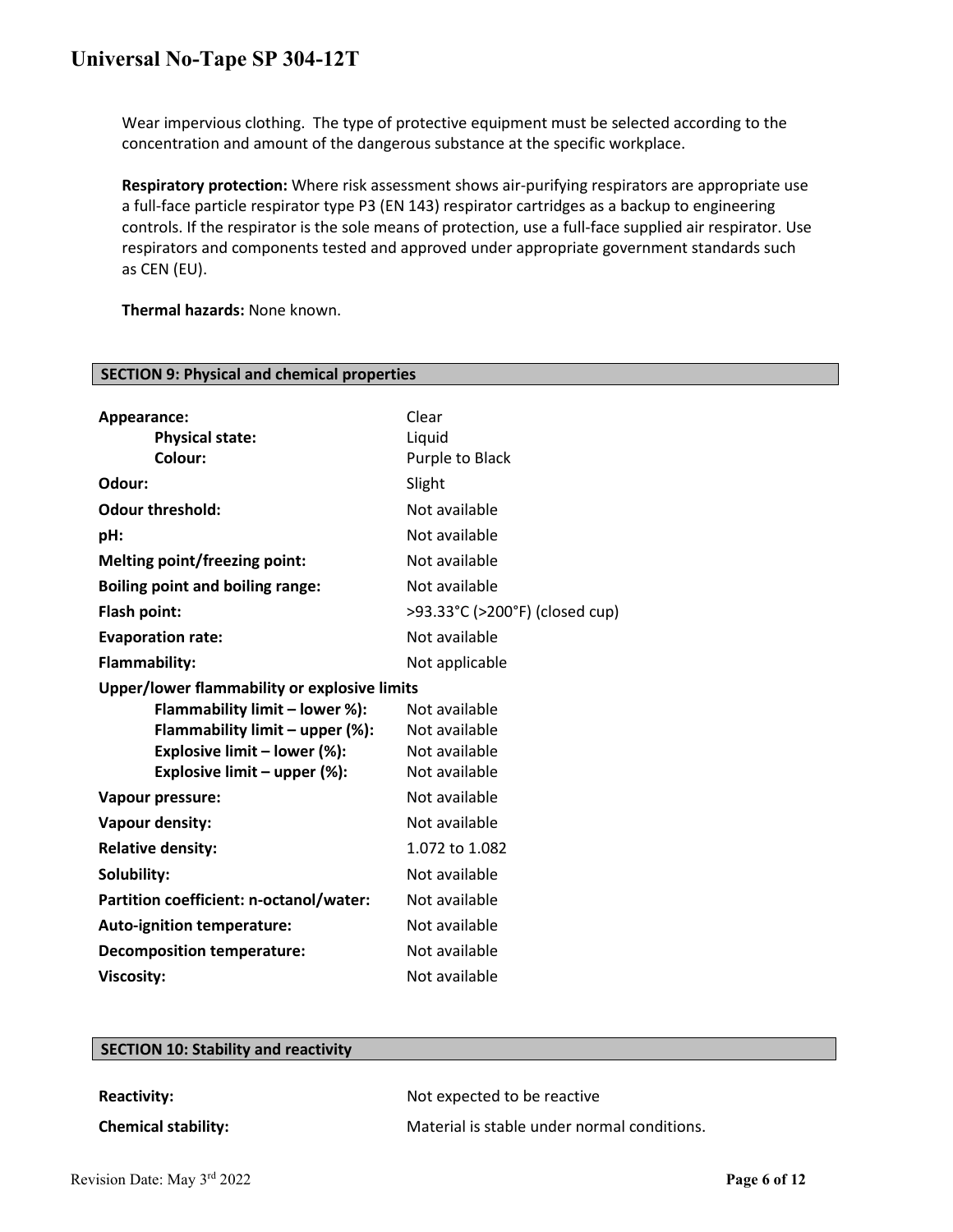| <b>Conditions to avoid:</b><br>Incompatible materials and possible<br>hazardous reactions: | Exposure to moisture.<br>Avoid contact with strong oxidizing agents.                                               |
|--------------------------------------------------------------------------------------------|--------------------------------------------------------------------------------------------------------------------|
| <b>Hazardous decomposition products:</b>                                                   | If involved in a fire, CO (Carbon Monoxide), CO2 (Carbon<br>Dioxide), toxic and irritating gases may be generated. |

# **SECTION 11: Toxicological information**

# **Information on routes of exposure:**

| Inhalation:           | Expected to be a route of entry.               |  |
|-----------------------|------------------------------------------------|--|
| Ingestion:            | Expected to be a route of entry.               |  |
| Skin:                 | Expected to be a route of entry.               |  |
| Eyes:                 | Expected to be a route of entry.               |  |
| <b>Target Organs:</b> | Kidneys, skin, eyes. respiratory system, lungs |  |

#### **Symptoms related to exposure:**

Causes skin irritation. May cause an allergic skin reaction. Causes serious eye irritation. May cause allergy or asthma symptoms or breathing difficulties if inhaled. Suspected of causing cancer. May cause damage to the kidneys when swallowed.

## **Numerical measures of toxicity:**

### **Acute toxicity:**

| <b>Substance</b>                                | <b>Test Type (species)</b>        | Value             |
|-------------------------------------------------|-----------------------------------|-------------------|
|                                                 | $LD_{50}$ Oral (Rat)              | > 2000 mg/kg      |
| Glycerol, propoxylated                          | LD <sub>50</sub> Dermal (Rabbit)  | > 2000 mg/kg      |
|                                                 | LC <sub>50</sub> Inhalation (Rat) | No data available |
|                                                 | $LD_{50}$ Oral (Rat)              | No data available |
| Diethylene Glycol-phthalic<br>Anhydride Polymer | LD <sub>50</sub> Dermal (Rabbit)  | > 2000 mg/kg      |
|                                                 | LC <sub>50</sub> Inhalation (Rat) | No data available |
|                                                 | LD <sub>50</sub> Oral (Rat)       | 12565 mg/kg       |
| Diethylene glycol                               | LD <sub>50</sub> Dermal (Rabbit)  | 11890 mg/kg       |
|                                                 | LC <sub>50</sub> Inhalation (Rat) | > 4600 mg/m3 4h   |
|                                                 | $LD_{50}$ Oral (Rat)              | 14850 mg/kg       |
| Dipropylene Glycol                              | LD <sub>50</sub> Dermal (Rabbit)  | > 5010 mg/kg      |
|                                                 | LC <sub>50</sub> Inhalation (Rat) | > 2.34 mg/L 4h    |
| Diethyl toluenediamine                          | $LD_{50}$ Oral (Rat)              | 485 mg/kg         |
|                                                 | LD <sub>50</sub> Dermal (Rabbit)  | 700 mg/kg         |
|                                                 | $LC_{50}$ Inhalation (Rat)        | $0.0518$ mg/m3    |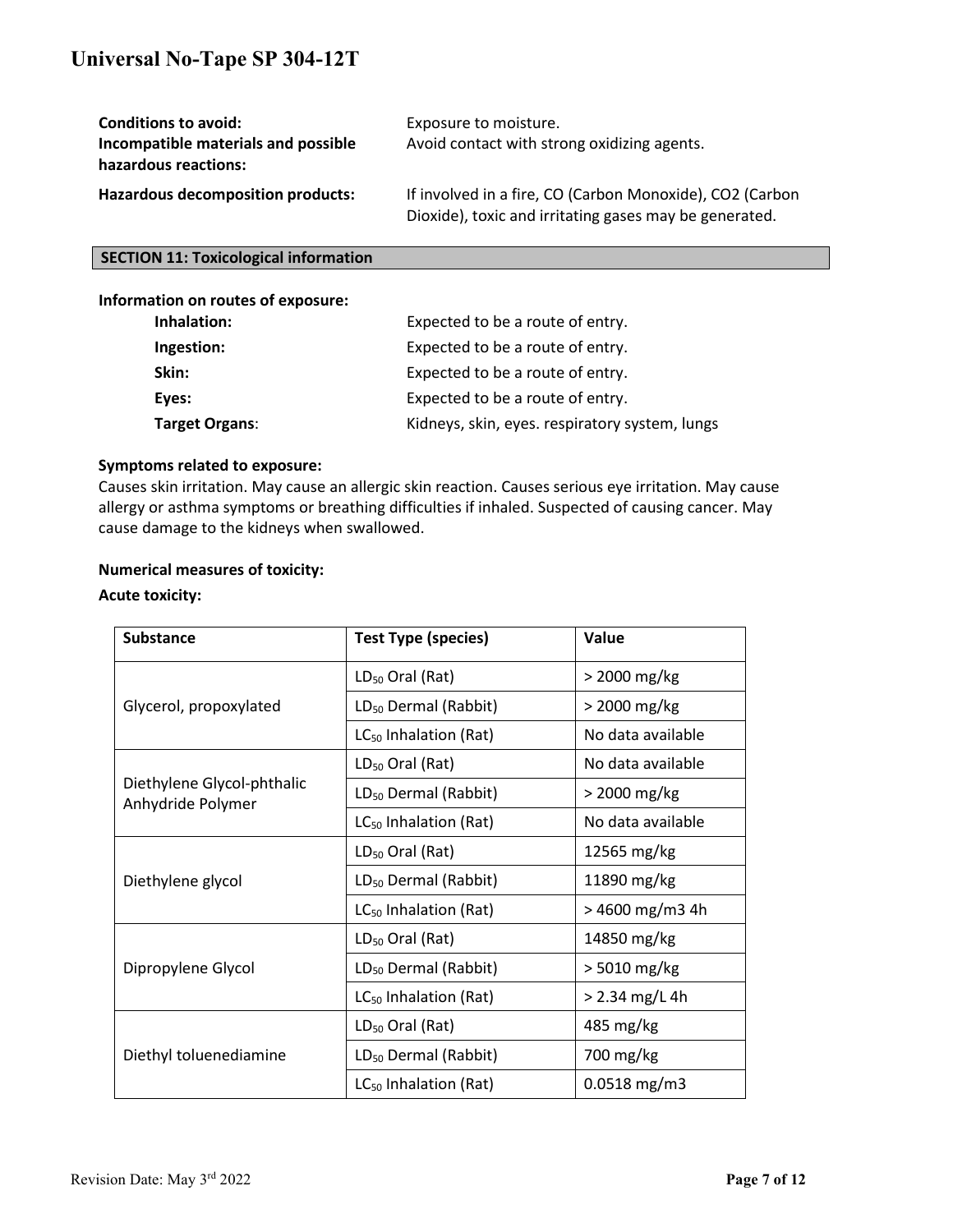| <b>Ethylene Glycol</b>                                                 | $LD_{50}$ Oral (Rat)              | 4700 mg/kg       |
|------------------------------------------------------------------------|-----------------------------------|------------------|
|                                                                        | LD <sub>50</sub> Dermal (Rabbit)  | 10600 mg/kg      |
|                                                                        | LC <sub>50</sub> Inhalation (Rat) | $> 2.5$ mg/L 6h  |
| Carbon Black                                                           | $LD_{50}$ Oral (Rat)              | $>15400$ mg/kg   |
|                                                                        | LD <sub>50</sub> Dermal (Rabbit)  | $>8000$ mg/kg    |
|                                                                        | $LC_{50}$ Inhalation (Rat)        | $> 4.6$ mg/m3 4h |
| N-[2-(Dimethylamino)ethyl]-<br>N,N",N"-trimethyl-1,2-<br>ethanediamine | $LD_{50}$ Oral (Rat)              | $1630 \mu L/kg$  |
|                                                                        | LD <sub>50</sub> Dermal (Rabbit)  | 200 - 1000 mg/kg |
|                                                                        | LC <sub>50</sub> Inhalation (Rat) | 2055.5 mg/m3 6h  |
|                                                                        |                                   |                  |

| <b>Skin corrosion/irritation:</b>                                  | Causes skin irritation.                                                          |  |
|--------------------------------------------------------------------|----------------------------------------------------------------------------------|--|
| Serious eye damage/irritation:                                     | Contact with eyes may cause serious eye irritation.                              |  |
| <b>Respiratory or skin sensitization:</b>                          | Not expected to cause respiratory or skin sensitization                          |  |
| <b>Germ cell mutagenicity:</b>                                     | Not expected to cause germ cell mutagenicity.                                    |  |
| Carcinogenicity:                                                   | Suspected of causing cancer.                                                     |  |
| <b>Reproductive toxicity:</b>                                      | Not expected to cause reproductive toxicity.                                     |  |
| Specific target organ toxicity (STOT) -<br>Single exposure:        | May cause damage to the kidneys when swallowed after<br>a single exposure.       |  |
| Specific target organ toxicity (STOT) -<br><b>Repeat exposure:</b> | Not expected to cause Specific target organ toxicity after<br>repeated exposure. |  |
| <b>Aspiration hazard:</b>                                          | Not expected to be an aspiration hazard.                                         |  |

# **Immediate, delayed and chronic health effects from exposure:**

Causes skin irritation. Causes serious eye irritation. Suspected of causing cancer. May cause damage to the kidneys when swallowed.

# **SECTION 12: Ecological information**

**Ecotoxicity:** Toxic to aquatic life with long lasting effects. Toxic to terrestrial vertebrates

| <b>Substance</b>       | <b>Test Type</b> | <b>Species</b> | Value             |
|------------------------|------------------|----------------|-------------------|
| Glycerol, propoxylated | $LC_{50}$        | Fish           | No data available |
|                        | EC <sub>50</sub> | Daphnia magna  | No data available |
|                        | EC <sub>50</sub> | Algae          | No data available |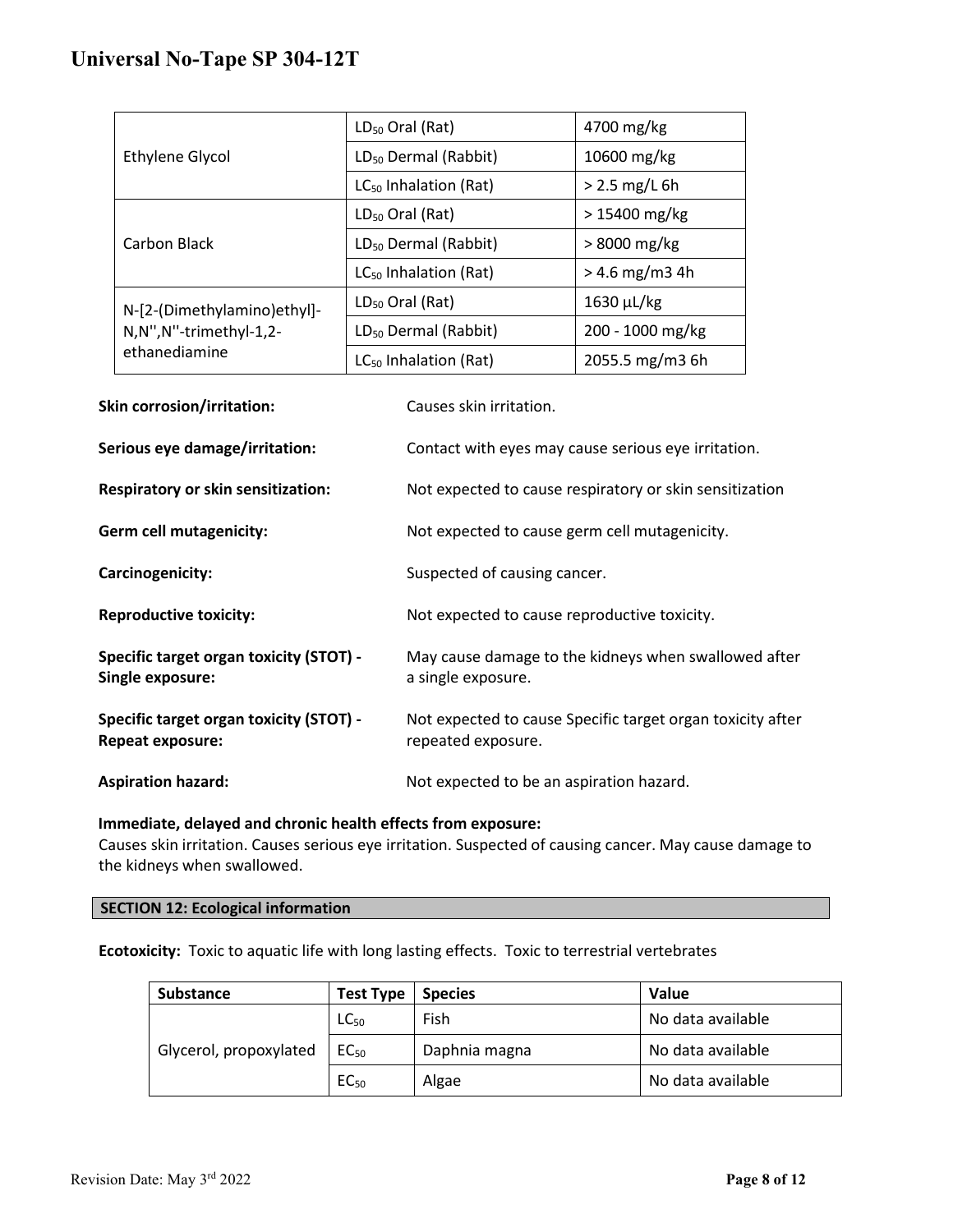| Diethylene Glycol-                                            | $LC_{50}$        | Fish                                     | No data available     |
|---------------------------------------------------------------|------------------|------------------------------------------|-----------------------|
| phthalic Anhydride<br>Polymer                                 | EC <sub>50</sub> | Daphnia magna                            | No data available     |
|                                                               | EC <sub>50</sub> | Algae                                    | No data available     |
|                                                               | LC <sub>50</sub> | Fish - Pimephales promelas               | 75200 mg/l - 96h      |
| Diethylene glycol                                             | $LC_{50}$        | Daphnia magna-water flea                 | 84000 mg/l - 48 h     |
|                                                               | EC <sub>50</sub> | Algae                                    | No data available     |
|                                                               | $LC_{50}$        | <b>Fish Carassius auratus</b>            | > 5000 mg/L 24h       |
| Dipropylene Glycol                                            | EC <sub>50</sub> | Daphnia magna                            | > 100 mg/l 48h        |
|                                                               | EC <sub>50</sub> | Algae Desmodesmus<br>subspicatus         | > 100 mg/l 72h        |
|                                                               | $LC_{50}$        | Fish Leuciscus idus                      | 200 mg/L 96h          |
| Diethyl<br>toluenediamine                                     | EC <sub>50</sub> | Daphnia magna                            | 0.5 mg/L 48h          |
|                                                               | EC <sub>50</sub> | Algae                                    | 104 mg/L 72h          |
|                                                               | $LC_{50}$        | Fish Poecilia reticulata                 | 16000 mg/L 96h        |
| <b>Ethylene Glycol</b>                                        | EC <sub>50</sub> | Daphnia magna                            | 46300 mg/L 48h        |
|                                                               | EC <sub>50</sub> | Algae Pseudokirchneriella<br>subcapitata | 6500 - 13000 mg/L 96h |
|                                                               | LC <sub>50</sub> | Fish Leuciscus idus                      | > 1000 mg/L 96h       |
| <b>Carbon Black</b>                                           | $EL_{50}$        | Daphnia magna                            | > 5600 mg/L 48h       |
|                                                               | EC <sub>50</sub> | Algae                                    | > 10000 mg/L 72h      |
| $N - 2 -$<br>(Dimethylamino)ethyl]-<br>N,N",N"-trimethyl-1,2- | $LC_{50}$        | Fish Oncorhynchus mykiss                 | 157 mg/L 96h          |
|                                                               | EC <sub>50</sub> | Daphnia magna                            | 54.9 mg/L 48h         |
| ethanediamine                                                 | EC <sub>50</sub> | Algae                                    | 78.3 mg/L 72h         |

**Persistence and Degradability:** Not established.

**Bioaccumulative Potential:** Not established.

**Mobility in Soil:** Not established.

**Other adverse effects:** Toxic to aquatic life with long lasting effects. Toxic to terrestrial vertebrates.

## **SECTION 13: Disposal considerations**

#### **Safe handling and disposal methods:**

Contact your supplier or a licensed contractor for detailed recommendations. Follow applicable national and local regulations.

# **Disposal of any contaminated packaging:**

Contaminated packaging may contain residues of product. Dispose of in the same manner as product. Comply with applicable local, national or international regulations concerning solid or hazardous waste disposal and/or container disposal.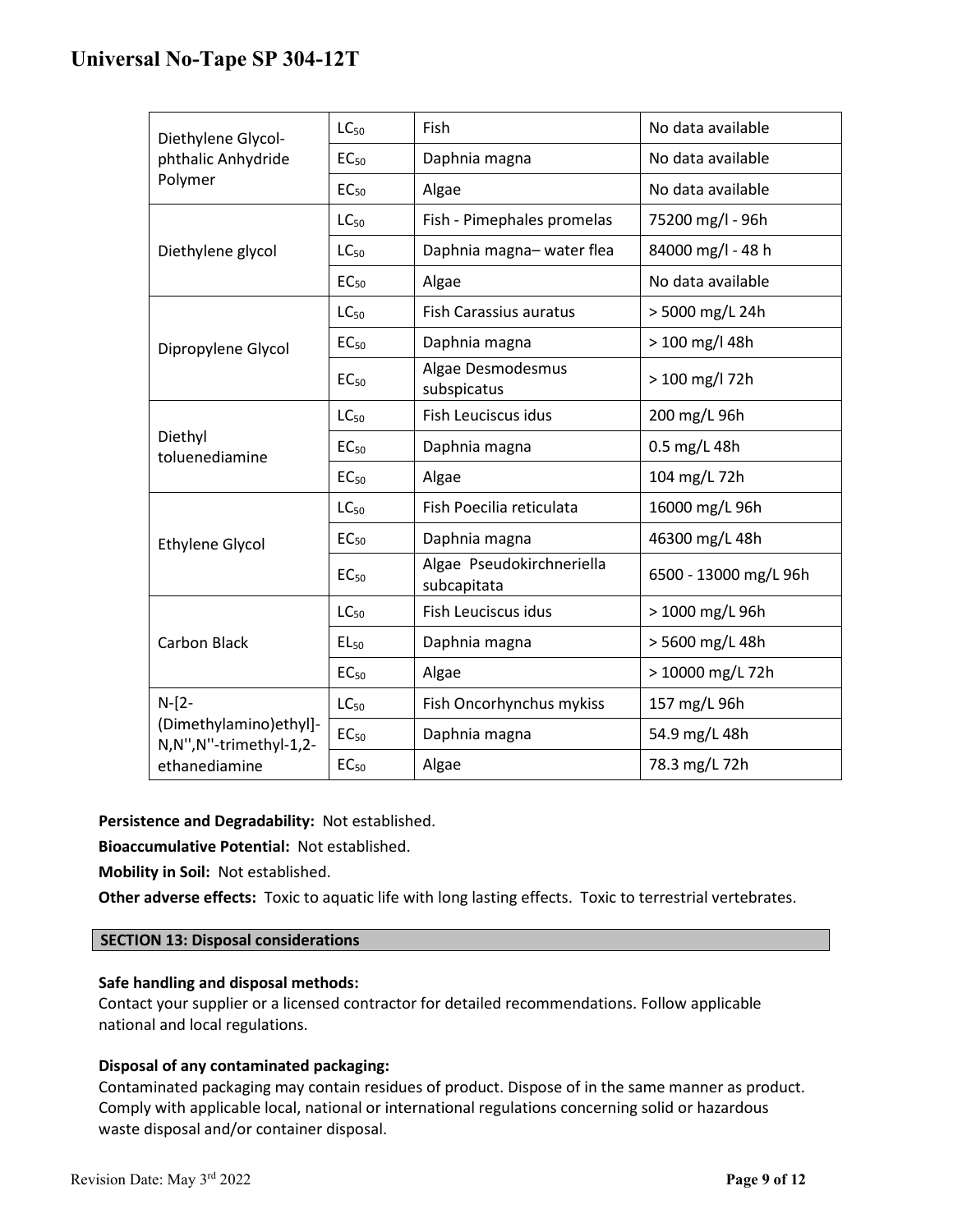# **SECTION 14: Transport Information**

# **Dangerous Goods 2005 (Rule 45001/1) incorporating the UN Recommendations on the Transport of Dangerous Goods – Model Regulations:**

UN Number: Not classified as hazardous for transport Proper shipping name or Technical Name: Not applicable Transport hazard class: Not applicable Packing group: Not applicable

# **IMDG (Transport by sea)**

| UN Number:              | Not classified as hazardous for transport |  |
|-------------------------|-------------------------------------------|--|
| Proper shipping name or |                                           |  |
| <b>Technical Name:</b>  | Not applicable                            |  |
| Transport hazard class: | Not applicable                            |  |
| Packing group:          | Not applicable                            |  |

# **IATA (Transport by air)**

| UN Number:              | Not classified as hazardous for transport |  |
|-------------------------|-------------------------------------------|--|
| Proper shipping name or |                                           |  |
| <b>Technical Name:</b>  | Not applicable                            |  |
| Transport hazard class: | Not applicable                            |  |
| Packing group:          | Not applicable                            |  |

#### **Environmental hazards for Transport Purposes:**

Marine pollutant: No

## **Special precautions for user:**

No data available

#### **HAZCHEM or Emergency Action Code:**

Not applicable

# **SECTION 15: Regulatory Information**

### **New Zealand - Inventory of Chemicals (NZIoC)**

| <b>Chemical Name</b>                            | <b>CAS Number</b> | <b>NZIOC</b>                                                                                                                               |
|-------------------------------------------------|-------------------|--------------------------------------------------------------------------------------------------------------------------------------------|
| Glycerol, propoxylated                          | 25791-96-2        | HSNO Approval: HSR006700                                                                                                                   |
| Diethylene Glycol-phthalic<br>Anhydride Polymer | 32472-85-8        | May be used as a component in a product<br>covered by a group standard but it is not<br>approved for use as a chemical in its own<br>right |
| Diethylene glycol                               | 111-46-6          | HSNO Approval: HSR002709                                                                                                                   |
| Dipropylene Glycol                              | 25265-71-8        | HSNO Approval: HSR003052                                                                                                                   |
| Diethyl toluenediamine                          | 68479-98-1        | HSNO Approval: HSR004082                                                                                                                   |
| Ethylene Glycol                                 | $107 - 21 - 1$    | HSNO Approval: HSR001534                                                                                                                   |
| Carbon black                                    | 1333-86-4         | HSNO Approval: HSR002801                                                                                                                   |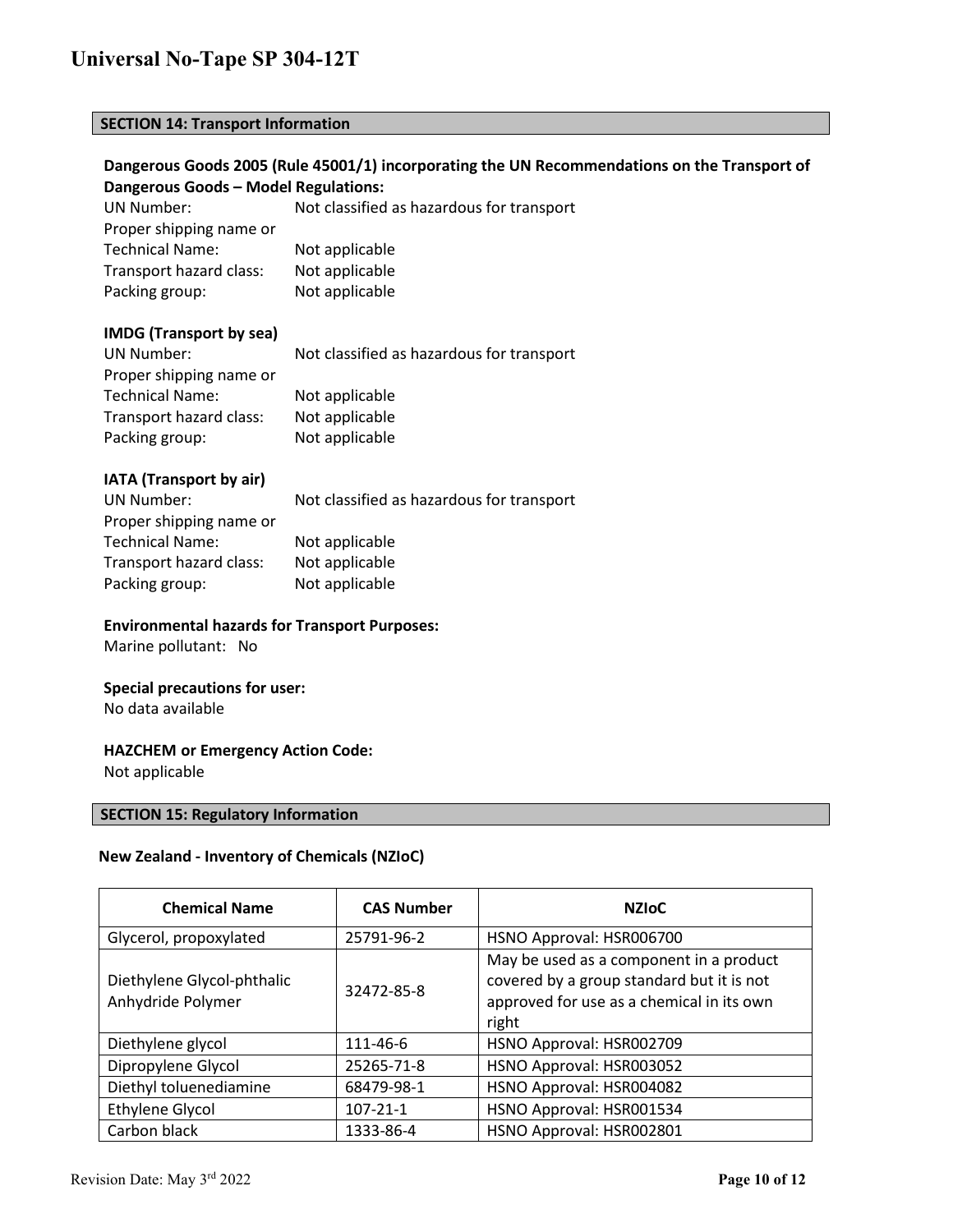| <b>Chemical Name</b>                                         | <b>CAS Number</b> | <b>NZIOC</b>             |
|--------------------------------------------------------------|-------------------|--------------------------|
| N-[2-(Dimethylamino)ethyl]-<br>$\mid$ N,N",N"-trimethyl-1,2- | 3030-47-5         | HSNO Approval: HSR003583 |
| ethanediamine                                                |                   |                          |

# **New Zealand - GHS Classifications - HSNO Chemical Classification Information Database (CCID)**

| <b>Chemical Name</b>                                                   | <b>CAS Number</b> | <b>CCID</b>                                                                                                                                                                                                                                                                                                                                                                                                                                         |
|------------------------------------------------------------------------|-------------------|-----------------------------------------------------------------------------------------------------------------------------------------------------------------------------------------------------------------------------------------------------------------------------------------------------------------------------------------------------------------------------------------------------------------------------------------------------|
| Glycerol, propoxylated                                                 | 25791-96-2        | 6.4A (Approval number: HSR006700)                                                                                                                                                                                                                                                                                                                                                                                                                   |
| Diethylene Glycol-phthalic<br>Anhydride Polymer                        | 32472-85-8        | None known                                                                                                                                                                                                                                                                                                                                                                                                                                          |
| Diethylene glycol                                                      | 111-46-6          | 6.1E oral, 6.9B oral (Approval number:<br>HSR002709)                                                                                                                                                                                                                                                                                                                                                                                                |
| Dipropylene Glycol                                                     | 25265-71-8        | 6.3B, 6.4A (>10% in a non hazardous diluent,<br>Approval number: HSR006686); 6.3B, 6.4A<br>(Approval number: HSR003052)                                                                                                                                                                                                                                                                                                                             |
| Diethyl toluenediamine                                                 | 68479-98-1        | 6.1C dermal, 6.1D oral, 6.4A, 6.9A oral, 9.1A<br>algal, 9.1A crustacean, 9.1A fish, 9.3B<br>(Approval number: HSR004082)                                                                                                                                                                                                                                                                                                                            |
| <b>Ethylene Glycol</b>                                                 | $107 - 21 - 1$    | 6.1D oral, 6.4A, 6.9A oral, 9.3C (Approval<br>number: HSR001534); 6.4A, 6.9A oral (>10-<br>25% in a non hazardous diluent, Approval<br>number: HSR006383, listed under Ethylene<br>glycol); 6.9B oral (>1-10% in a non hazardous<br>diluent, Approval number: HSR006384, listed<br>under Ethylene glycol); 6.1E oral, 6.4A, 6.9A<br>oral, 9.3C (>34-83% in a non hazardous<br>diluent, Approval number: HSR006385, listed<br>under Ethylene glycol) |
| Carbon black                                                           | 1333-86-4         | 6.3B, 6.4A, 6.7B (Approval number:<br>HSR002801); 6.3B, 6.4A, 6.7B (>10% in a non<br>hazardous diluent, Approval number:<br>HSR006615)                                                                                                                                                                                                                                                                                                              |
| N-[2-(Dimethylamino)ethyl]-<br>N,N",N"-trimethyl-1,2-<br>ethanediamine | 3030-47-5         | 3.1C, 6.1C oral, 6.1C dermal, 8.2B, 8.3A<br>(Approval number: HSR003583)                                                                                                                                                                                                                                                                                                                                                                            |

### **SECTION 16: Other information**

Revision Date: May 3rd 2022

DISCLAIMER: This document has been prepared in accordance with the SDS requirements of the New Zealand GHS Regulations. To the best of our knowledge, the information contained herein is accurate. However, neither the above-named supplier nor any of its subsidiaries assumes any liability whatsoever for completeness of the information contained herein. Final determination of